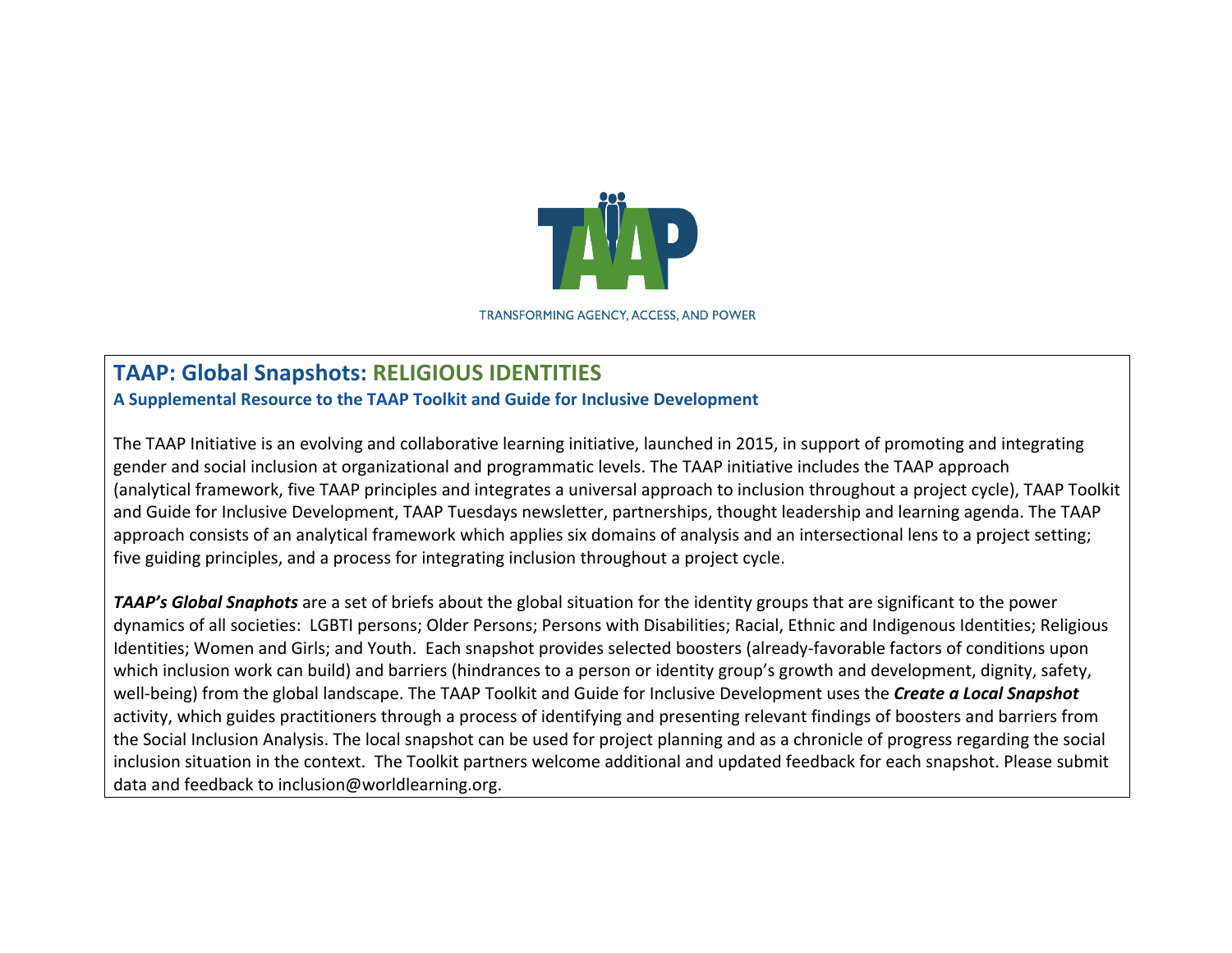## **GLOBAL SNAPSHOT: RELIGIOUS IDENTITIES**

## **The Global Situation:**

- Three-quarters of the world's human population of seven billion live under strong government regulations on religion, or among serious "social hostilities" involving faith issues.<sup>†</sup>
- 30 of the world's countries (15%) belong to a unique group of nations that call for their heads of state to have a particular religious affiliation.<sup>ii</sup>
- In 2012, religious hostilities increased in every major region of the world.  $^{\text{iii}}$
- 82 countries, including Austria, Belarus, China, and Russia, require people from minority religions to register with the state.<sup>iv</sup>
- 73 countries limit places of worship from being erected, and 65 restrict public observance of religion. $\degree$
- In a 4 year study on religious discrimination, Christians were the most-discriminated against group, experiencing harassment by the government and society in 168 countries.<sup>vi</sup>
- According to a 2014 Georgetown study, laws and practices that exclude religion are related to higher levels of corruption. Nine of the 10 most corrupt countries have high or very high governmental restrictions on religious liberty.<sup>vii</sup>
- Studies find positive relationships between countries with religious freedom and their economic growth.  $"$

| <b>Global Boosters</b>                                                                                                                                | <b>Global Barriers</b>                                                                                                                                                            |
|-------------------------------------------------------------------------------------------------------------------------------------------------------|-----------------------------------------------------------------------------------------------------------------------------------------------------------------------------------|
| The United Nations recognized the importance of freedom of religion or<br>belief in the 1948 Universal Declaration of Human Rights (Universal         | Negative stereotypes: Harmful beliefs about minority religious groups<br>are prevalent in many cultures and can prevent community cohesion                                        |
| Declaration), Article 18 of which states "Everyone shall have the right to                                                                            | and dialogue. For example, certain religions perceived as being<br>misogynistic or anti-state.                                                                                    |
| freedom of thought, conscience and religion."                                                                                                         |                                                                                                                                                                                   |
| The United Nations Declaration on the Rights of Persons belonging to<br>National or Ethnic, Religious and Linguistic Minorities. (1992) <sup>ix</sup> | Low literacy levels: One report revealed that among people who are<br>illiterate, a vast majority belong to ethnic, religious or racial minority<br>groups. <sup>xii</sup>        |
| International Covenant on Civil and Political Rights. (1966) <sup>x</sup>                                                                             | <b>Poor health:</b> Due to economic and social inequalities, minority groups<br>are more likely to become exposed to health issues such as infectious<br>disease. <sup>xiii</sup> |
| A Special Rapporteur on Freedom of Religion or Belief is an independent                                                                               |                                                                                                                                                                                   |
| expert appointed by the UN Human Rights Council. <sup>xi</sup>                                                                                        |                                                                                                                                                                                   |